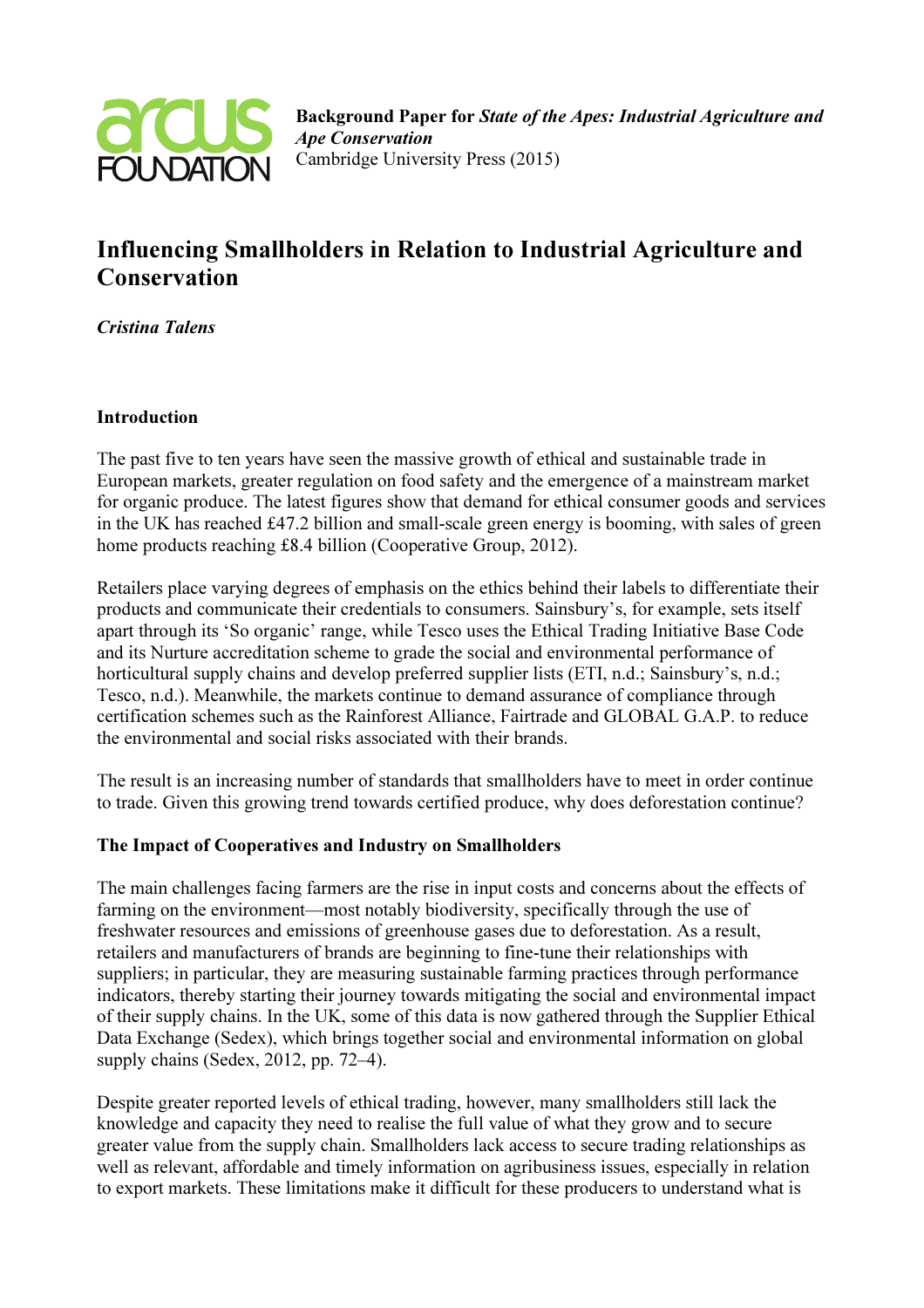expected in terms of quality, volumes, timelines for delivery, social and environmental standards, and even how the relationship with buyers will affect their business. Within commodities and horticultural export markets, farmers abandon their crops when the price is low and return to their cultivation when prices are high, resulting in erratic cultivation and ineffective farm management.

In addition, smallholder organisations face increasing social, economic and environmental challenges and remain ill-equipped to cope with them. Sub-division of land is a cultural artefact that has led to smaller and smaller land units, making it increasingly difficult for smallholders to earn a livelihood from growing cash crops.

Meanwhile, deforestation remains rampant. Accompanying dramatic population growth, livelihood insecurity and erratic supply chains is the clearing of new land for new crops. In this context, deforestation must be addressed in a dedicated fashion. There is no silver bullet to solve the problem, but it can be partly addressed through the following interventions in supply chains:

- First, by strengthening the dialogue between buyers and smallholders on environmental and social standards that need to be maintained, such as by sensitising and training smallholders on sustainable land management and the importance of forests and biodiversity.
- Second, by offering secure long-term trading relationships, marketing and supply chain training to smallholder organisations and establishing clear parameters on quality as well as environmental and social responsibilities.
- Third, by offering price incentives for conservation and reforestation measures.

## Direct Dialogue: Shaping Smallholder Behaviour and Practice

In view of the challenges associated with climate change and food security—together with increased pressure on natural resources—buyers, exporters and certification schemes must urgently engage with hundreds of thousands of small farmers around the world on issues that affect their livelihoods. More than ever, retailers and brands need to enter into direct dialogue with the smallholders in their supply chains; the Food and Agriculture Organization of the United Nations estimates that these farmers account for 80% of agricultural activity in sub-Saharan Africa and Asia (FAO, 2012).

To facilitate this exchange, a small charity known as the Lorna Young Foundation (LYF) developed the Smallholder Support Network to address the training needs of smallholders on sustainable land management. The LYF focuses on encouraging exchange and facilitating access to information by establishing dialogue directly between buyers, conservation organisations, agricultural extension workers and smallholder communities through farmer field listening groups, radio broadcasting and text messages (aka SMS: short message service) (Agnew, 2013). In this way, they are delivering live, real-time updates on issues that affect smallholder crops and livelihoods. The LYF has established three programmes:

- Farmers' Gold Radio (*Dhahabu Ya Murimi*), which focuses on coffee, was set up in 2011 and reaches 4.5 million smallholders through radio broadcasting, text messages and multistakeholder groups in Kenya.
- Concentrating on cocoa, Money in the Farm (Mali Shambani) has been operating since 2013, reaching 1 million female smallholders through radio broadcasts, text messages and multi-stakeholder groups in North Kivu, in the Democratic Republic of Congo (DRC).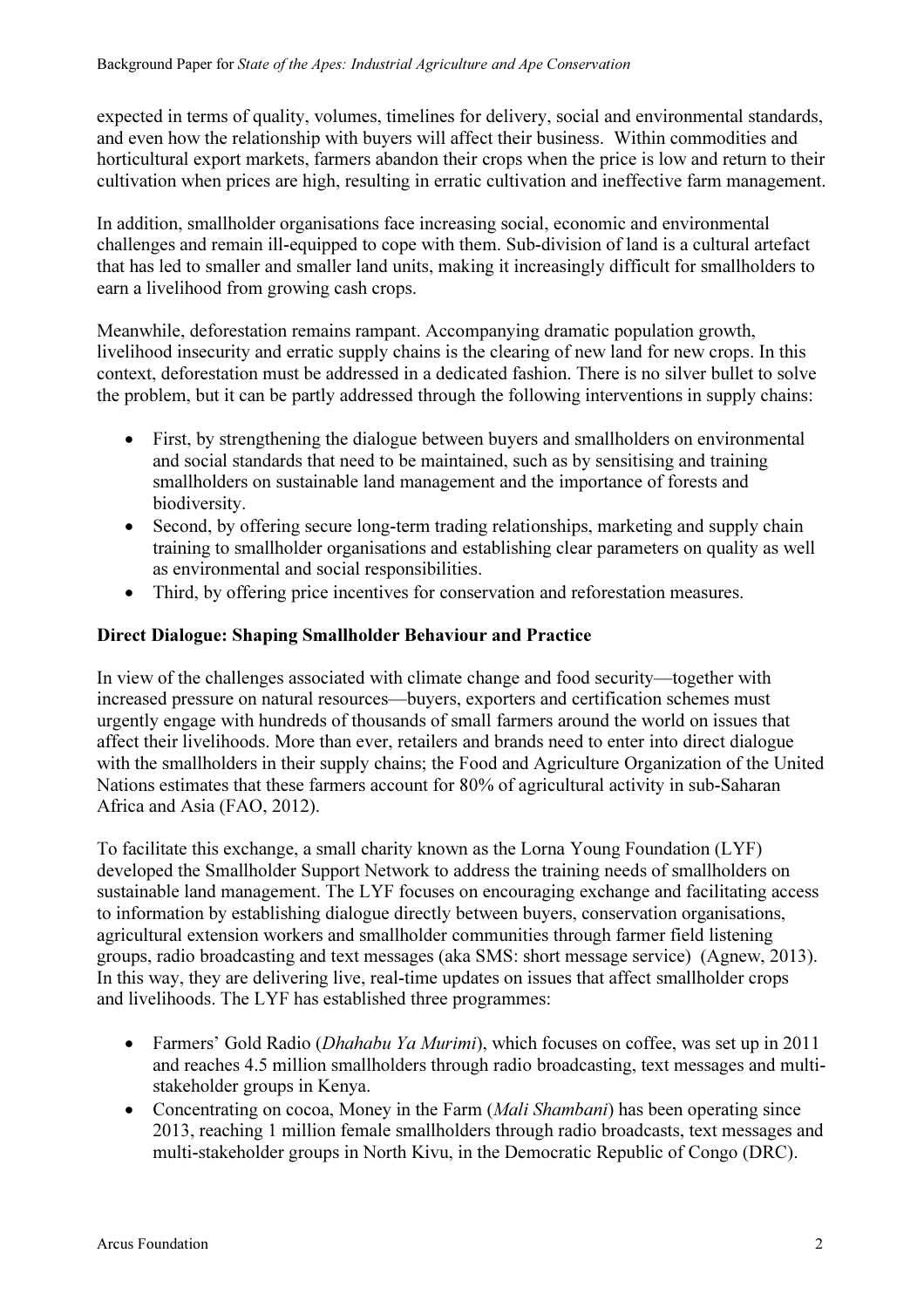• The Ringtons tea company project aims to reach an audience of 500,000 in Rungwe, Tanzania, and specifically 16,000 smallholders belonging to the Rungwe Smallholders Tea Growers Association (LYF, n.d.).

The LYF uses a multi-pronged approach. Through the medium of African radio and text messaging, the charity reaches millions of poor smallholders with the information that they desperately need in order to manage their crops effectively, while ensuring that they are aware and sensitised to issues around deforestation. With certain crops, such as cocoa within the boundaries of Virunga National Park in North Kivu, the LYF has developed partnerships with local conservation bodies to set up tree nurseries in local communities where smallholders can access seedlings of indigenous trees and cocoa trees for replanting.

As a result of the programmes, an increasing number of women have been registering in cooperatives and greater support is being given to women who grow cash crops in small farming communities in North Kivu. There have also been changes in land management, through the planting of new coffee varieties, such as Batian in Kenya, and agroforestry crops and trees (cocoa and indigenous shade trees in the DRC) as well as improved agricultural practices supported by farmer field training (LYF, n.d.).

## Enhancing Communications and Smallholder Practice

Healthy ecosystems provide services such as climate regulation, watershed protection and soil management. These services underpin agricultural supply chains and the livelihoods of agricultural smallholders and producer groups. Buyers can support smallholders to farm responsibly by offering a price incentive to support conservation and reforestation efforts. The emerging practice of payment for ecosystem services (PES) is a market-based approach to conservation, which can be quantified through carbon credits generated by reforestation projects. Such projects have been successful with reforestation and agroforestry models linked to cash crops (Plan Vivo, 2011). The approach is tailored to enable local farmers to move out of subsistence farming and into value-added crop production while generating carbon credits as a by-product.

This model is being implemented by Source Climate Change Coffee, an organic single-origin coffee that incentivizes small coffee farmers to protect primary forests. As today's only conservation-led coffee company, Source aims to protect the world's forests by helping customers to make direct payments for ecosystems services through reforestation carbon credits in ecological hotspots. It is the first coffee in the United Kingdom with its own carbon credit number and provides 100% traceability to the communities where the coffee is grown. The products are supported by the Plan Vivo Foundation, an independent standard that is specifically designed to incentivize smallholders and forest-user groups to provide ecosystem services. Source Climate Change Coffee was served at the Eye on Earth Summit in Abu Dhabi in December 2011 and at Rio +20 in 2012, as a practical example of how business can work through the supply chain to address climate change (Source Climate Change Coffee, n.d.).

## Summary of Program Costs: LYF and Plan Vivo

Set-up costs for the LYF radio extension program were about £32,500; after the first year, the annual expenses for airtime and the radio presenter were £6,000. This budget covered a baseline assessment, the establishment of farmer field listening groups with cooperatives, training of presenters and agricultural extension and conservation staff, and programme management.